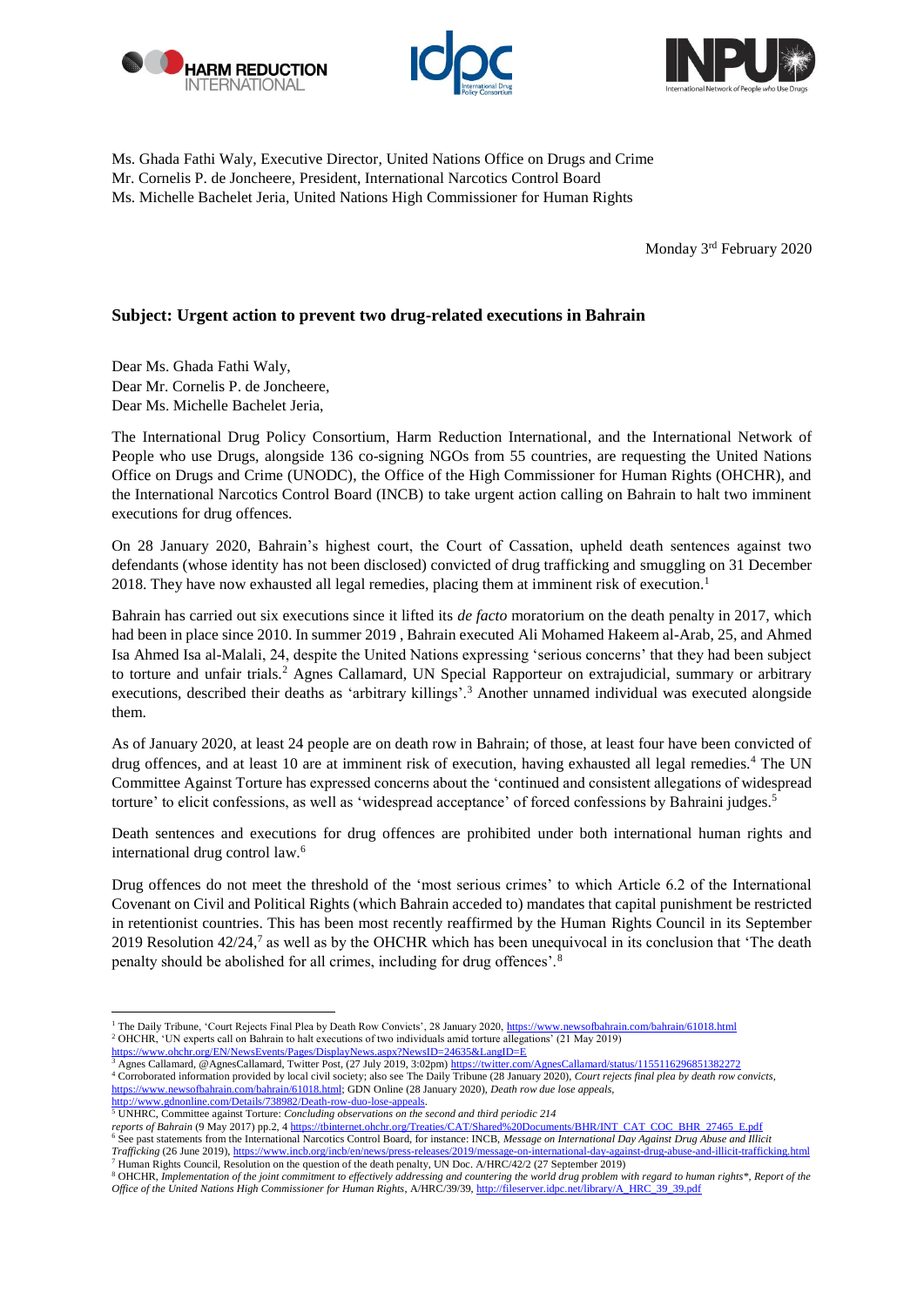We also welcome the UNODC statement, released on 27 June 2019, which concludes that 'The three international drug control conventions… cannot be used to justify the use of the death penalty for drug-related offences alone', and 'urges all Member States to adhere to their commitments to promote balanced, human rights-based approaches to drug control, and we stand ready to engage with all countries to bring criminals to justice with the appropriate legal safeguards, in line with international standards and norms'.<sup>9</sup>

Similarly, the International Narcotics Control Board (INCB) has consistently stated that 'if drug control measures adopted by States violate internationally recognised human rights standards and norms, they also violate the international drug control conventions',<sup>10</sup> and called 'on countries that maintain capital punishment for drugrelated offences to consider its abolition'.<sup>11</sup>

In view of the imminent risk of execution which the two individuals condemned for drug offences in Bahrain are faced with, we call on you to once again issue a public statement urging the government of Bahrain to commute their sentences, and abolish the death penalty for drug offences; and to engage in an urgent dialogue with the government to promote an immediate reinstatement of the moratorium on the use of the death penalty.

For more information on the death penalty for drug offences, please contact Giada Girelli at Harm Reduction International [\(giada.girelli@hri.global\)](mailto:giada.girelli@hri.global)

We look forward to your urgent action.

Kind regards,

Ann Fordham Executive Director International Drug Policy Consortium

Naomi Burke-Shyne Executive Director Harm Reduction International

Judy Chang

Judy Chang Executive Director International Network of People who Use Drugs

## **List of signatory organisations:**

- 1. Harm Reduction International (Global)
- 2. International Drug Policy Consortium (Global)
- 3. International Network of People who Use Drugs (INPUD)
- 4. Correlation European Harm Reduction Network (Europe)
- 5. A New PATH (Parents for Adduction Treatment & Healing) (United States)
- 6. Abdorrahman Boroumand Center for Human Rights in Iran (United States)
- 7. Accion Andina (Bolivia)
- 8. ACT.UP London (United Kingdom)
- 9. Action by Christians for the Abolition of Torture (Germany)
- 10. AFEW international (Netherlands)
- 11. Agencia Piaget para o Desenvolvimento (Portugal)
- 12. Aides Infos Liberté Espoir et Solidarité (Mauritius)
- 13. Alliance Myanmar (MAHAMATE) (Myanmar)
- 14. Americans for Democracy & Human Rights in Bahrain (United States)
- 15. Amman Centre for Human Rights Studies (Jordan)
- 16. Ana Liffey Drug Project (Ireland)

**.** 

<sup>9</sup> See[: https://www.unodc.org/unodc/en/press/releases/2019/June/statement-attributable-to-the-unodc-spokesperson-on-the-use-of-the-death-penalty.html](https://www.unodc.org/unodc/en/press/releases/2019/June/statement-attributable-to-the-unodc-spokesperson-on-the-use-of-the-death-penalty.html) <sup>10</sup> INCB, *Sixth intersessional meeting of the Commission on Narcotic Drugs sixty-second session: Thematic sessions, 16-18 October, Boardroom C, VIC, Opening Statement by the President of the International Narcotics Control Board (INCB)*,

[http://www.incb.org/documents/Speeches/Speeches2019/INCB\\_President\\_Opening\\_Speech\\_CND\\_6th\\_intersessional\\_clean.docx.pdf](http://www.incb.org/documents/Speeches/Speeches2019/INCB_President_Opening_Speech_CND_6th_intersessional_clean.docx.pdf)<br><sup>11</sup> INCB, Statement by the President of the International Narcotics Control Board, Mr. Cornelis P. de

*Commission on Narcotic Drugs* (13 December 2019),

[http://www.incb.org/documents/Speeches/Speeches2019/2019\\_12\\_13\\_INCB\\_President\\_statement\\_reconvened\\_CND\\_web.pdf](http://www.incb.org/documents/Speeches/Speeches2019/2019_12_13_INCB_President_statement_reconvened_CND_web.pdf)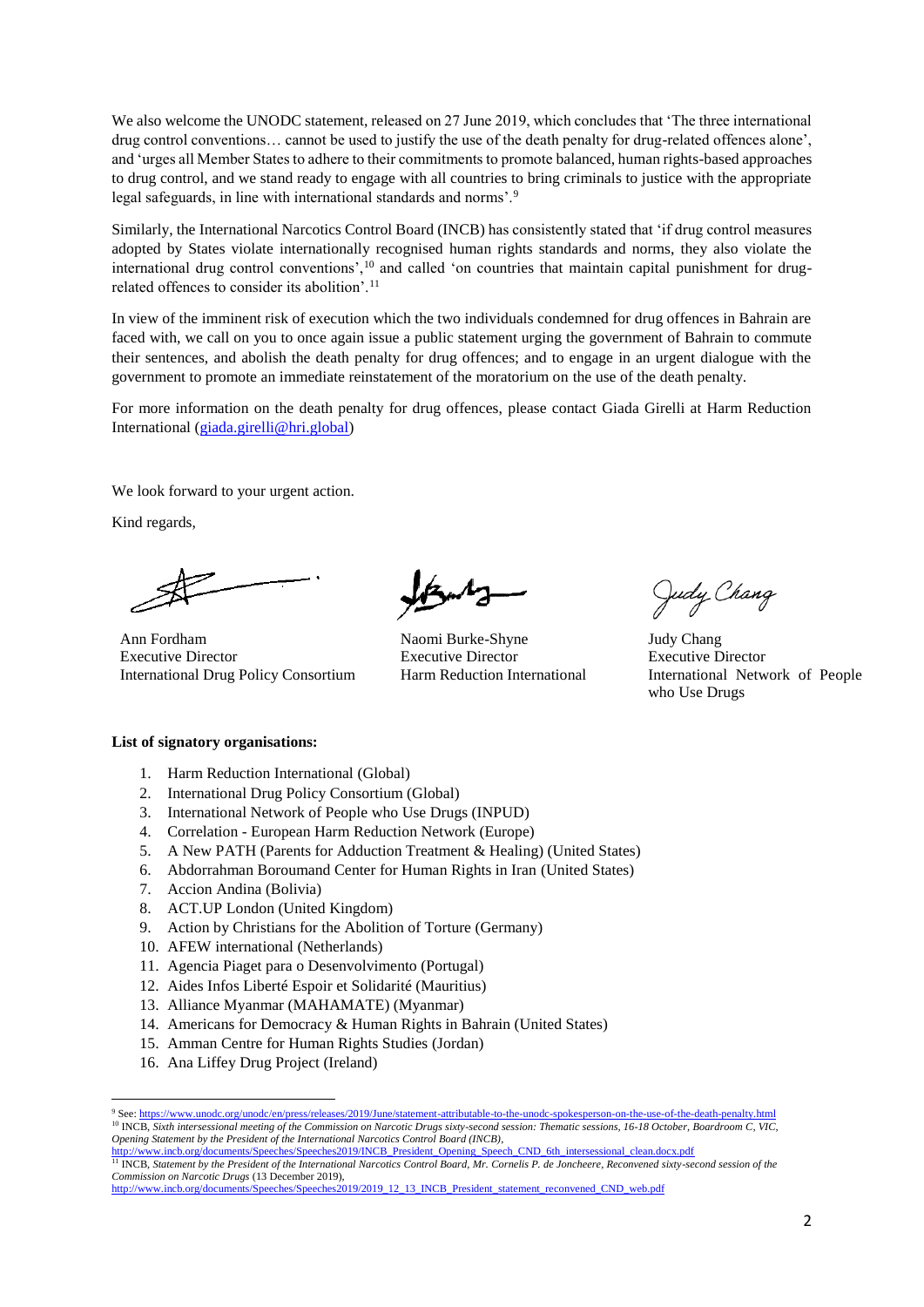- 17. Andean Information Network (Bolivia)
- 18. Anti-Death Penalty Asia Network (Malaysia)
- 19. Asian Harm Reduction Network (Myanmar)
- 20. Asociación Bienestar y Desarrollo (Spain)
- 21. Asociación Costarricense para el Estudio e Intervención en Drogas (Costa Rica)
- 22. Associacao Reabilitação Toxicodependentes de Macau (Macau)
- 23. Association des intervenants en dépendance du Québec (Canada)
- 24. Association Proyecto Hombre (Spain)
- 25. Associazione Luca Coscioni (Italy)
- 26. Australian Alcohol and Other Drugs Council (Australia)
- 27. Australian Injecting & Illicit Drug Users League (Australia)
- 28. Auto-Support des Usagers de Drogues (France)
- 29. Bahrain Centre for Human Rights (Bahrain)
- 30. Bahrain Institute for Rights and Democracy (United Kingdom)
- 31. Black Lives Matter Memphis (United States)
- 32. Canadian Drug Policy Coalition (Canada)
- 33. Canadian HIV/AIDS Legal Network (Canada)
- 34. Capital Punishment Justice Project (Australia)
- 35. Center for Humane Policy (Bulgaria)
- 36. Centre for the Key Populations Rights (Malawi)
- 37. Centre for Civil and Political Rights (Switzerland)
- 38. Centre for Law Enforcement and Public Health (Australia)
- 39. Centre for Research and Information on Substance Abuse (Nigeria)
- 40. Centre on Drug Policy Evaluation (Canada)
- 41. Centro de Convivência É de Lei (Brazil)
- 42. Centro de Estudios Legales y Sociales (Argentina)
- 43. Centro de Investigación Drogas y Derechos Humanos (Peru)
- 44. CO "100% LIFE" (Ukraine)
- 45. Collectif des Organisations des Jeunes Solidaires du Congo-Kinshasa (Democratic Republic of Congo)
- 46. Cornell Center on the Death Penalty Worldwide (United States)
- 47. Corporación Humanas Centro Regional de Derechos Humanos y Justicia de Género (Colombia)
- 48. Corporacion Kimirina (Ecuador)
- 49. Corporación Viso Mutop (Colombia)
- 50. Cultura Joven A.C. (Mexico)
- 51. Culture pour la Paix et la Justice (Democratic Republic of Congo)
- 52. Dianova International (Spain)
- 53. Diogenis Drug Policy Network in South East Europe (Greece)
- 54. Drug Policy Modelling Program (Australia)
- 55. Drug Reform Coordination Network (United States)
- 56. Drug Users Advocacy League (Canada)
- 57. Društvo AREAL (Slovenia)
- 58. ECHO Citoyen (France)
- 59. EQUIS Justicia para las Mujeres (Mexico)
- 60. Eurasian harm reduction association (Eastern Europe and Central Asia)
- 61. Eurasian Network of People who Use Drugs (Eastern Europe and Central Asia)
- 62. Europe Against Drugs (Norway)
- 63. European Association for Palliative Care (Europe)
- 64. Families for Sensible Drug Policy (United States)
- 65. Federación Andaluza ENLACE (Spain)
- 66. Fédération Addiction (France)
- 67. Fedito Bxl (Belgium)
- 68. Fixpunkt e. V. (Germany)
- 69. Flanders (Belgium)
- 70. Foundation Against Illicit Drugs and Child Abuse (Liberia)
- 71. Free Clinic vzw (Belgium)
- 72. Fundación Acción Semilla (Bolivia)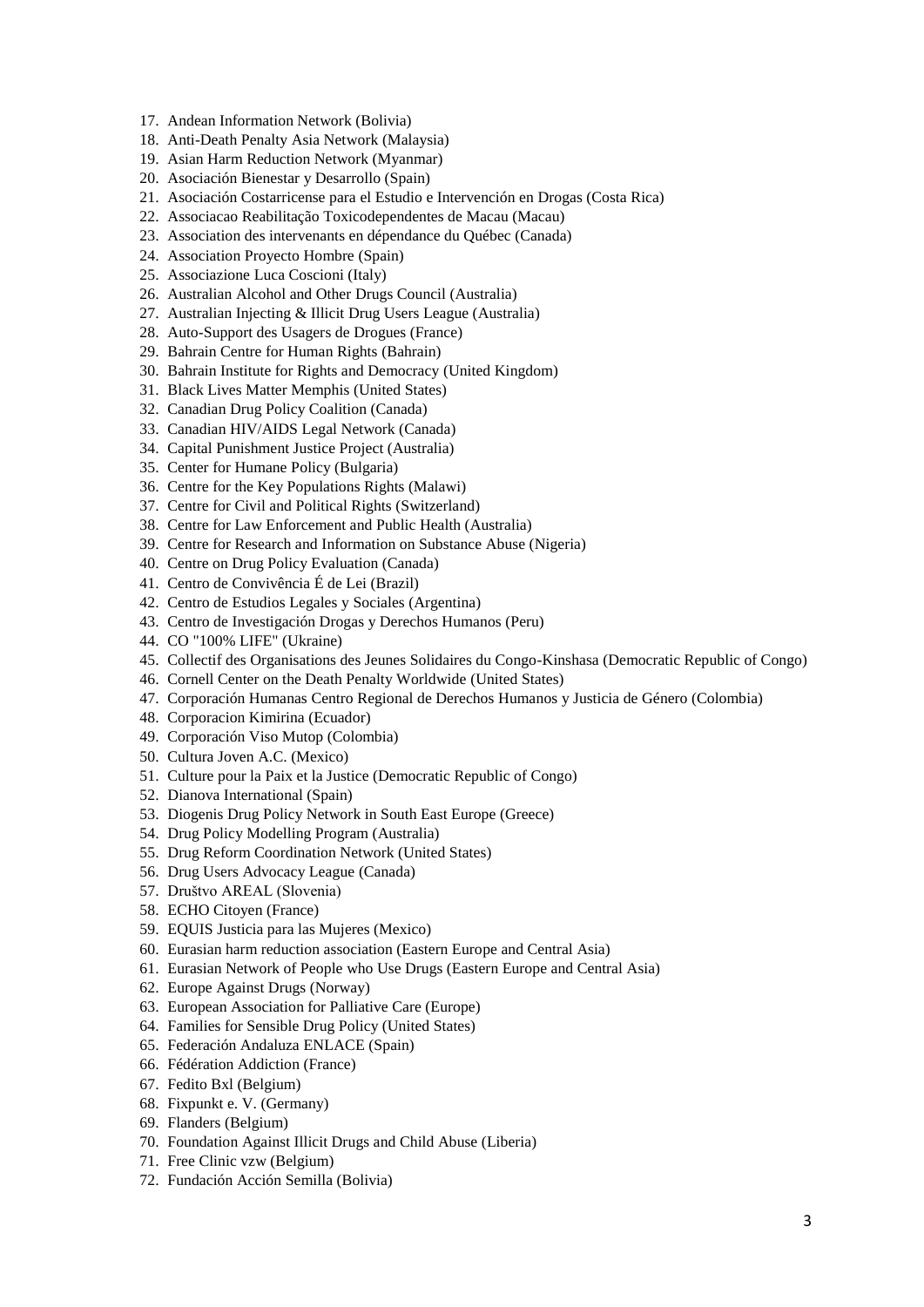- 73. GAT Grupo de Ativistas em Tratamentos (Portugal)
- 74. German Coalition to Abolish the Death Penalty (Germany)
- 75. Global Law Enforcement and Public Health Association (Global)
- 76. Help Not Harm (United States)
- 77. Hepatitis Education Project (United States)
- 78. HPLGBT (Ukraine)
- 79. India HIV/AIDS Alliance (India)
- 80. Indian Drug Users Forum (India)
- 81. Instituto RIA, AC (Mexico)
- 82. Intercambios Asociación Civil (Argentina)
- 83. International Federation of Non-Governmental Organisations for the prevention of Drug and Substance Abuse (Macau)
- 84. International Commission of Jurists (Global)
- 85. Iran Human Rights (Iran, Sweden)
- 86. IWRAW Asia Pacific (Malaysia)
- 87. Justice Project Pakistan (Pakistan)
- 88. Kazakhstan Union of People Living with HIV (Kazakhstan)
- 89. Latinoamérica Reforma (Chile)
- 90. Law Enforcement Action Partnership (Australia)
- 91. Law Enforcement Action Partnership (United Kingdom)
- 92. Law Enforcement and HIV Network (Australia)
- 93. Lawyers Collective (India)
- 94. LBH Masyarakat (Indonesia)
- 95. Legalize Belarus (Belarus)
- 96. Malaysians Against Death Penalty and Torture (Malaysia)
- 97. Middle East and North Africa Network of/for People Who Use Drugs (Lebanon)
- 98. Netherlands Drug Policy Foundation (Netherlands)
- 99. New Hampshire Coalition to Abolish the Death Penalty (United States)
- 100.Normal (Norway)
- 101.Nova+ (Serbia)
- 102.NSW Users and AIDS Association (Australia)
- 103.Paroles Autour de la Santé (Mali, Ivory Coast, Guadeloupe)
- 104.Pennington Institute (Australia)
- 105.Plataforma Brasileira de Politica de Drogas (Brazil)
- 106.Police Contre la Prohibition (France)
- 107.Polish Drug Policy Network (Poland)
- 108.proLAR Nett National Association for People on OST (Norway)
- 109.Rede Brasileira de Redução de Danos e Direitos Humanos (Brazil)
- 110.Release (United Kingdom)
- 111.Reprieve (United Kingdom)
- 112.RESET Drug Policy and Human Rights (Argentina)
- 113.Rightsreporter Foundation (Hungary)
- 114.Romanian Association Against AIDS (Romania)
- 115.Romanian Harm Reduction Network (Romania)
- 116.San Patrignano (Italy)
- 117.Sankalp Rehabilitation Trust (India)
- 118.SAOL Project (Ireland)
- 119.Science for Democracy (Belgium)
- 120.Society for Human Rights and Development Organisation (Sierra Leone)
- 121.STEPS Non-Profit Organisation (Greece)
- 122.Stop Overdose Now (Netherlands, United States)
- 123.StoptheDrugWar.org (United States)
- 124.Students for Sensible Drug Policy (Global)
- 125.Support Foundation RIGRA (Lithuania)
- 126.Treatment Action Group (United States)
- 127.Trystereo Syringe Distribution (United States)